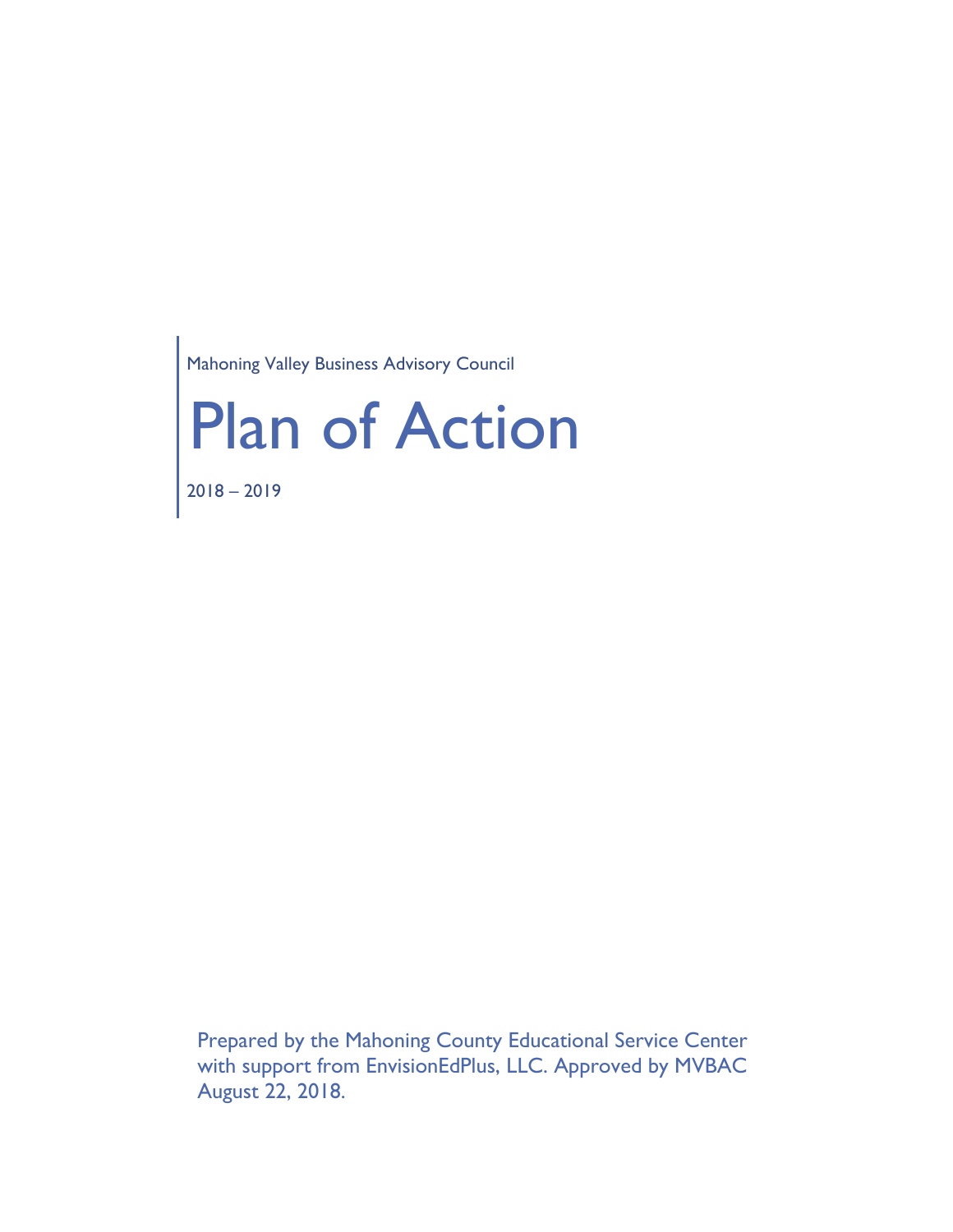# Table of Contents

|    | Strengths - Existing programs, services and community attributes that are aligned to the vision and are going |
|----|---------------------------------------------------------------------------------------------------------------|
|    | Weaknesses - Aspects of existing programs and services that need improvement, or areas of need that are       |
|    |                                                                                                               |
|    |                                                                                                               |
|    |                                                                                                               |
|    | <b>Strengths + Opportunities</b> – Proposed actions that represent "low-hanging fruit" or could accelerate    |
|    | <b>Strengths + Threats</b> – Proposed actions that leverage existing capacity to "keep an eye on" negative    |
|    | Weaknesses + Opportunities - Ideas to address gaps that might need additional resources or outside            |
|    | Weaknesses + Threats - Ideas to address urgent needs where capacity is lacking, "the things that keep us      |
|    |                                                                                                               |
| Ι. |                                                                                                               |
| 2. |                                                                                                               |
| 3. |                                                                                                               |
| 4. |                                                                                                               |
|    |                                                                                                               |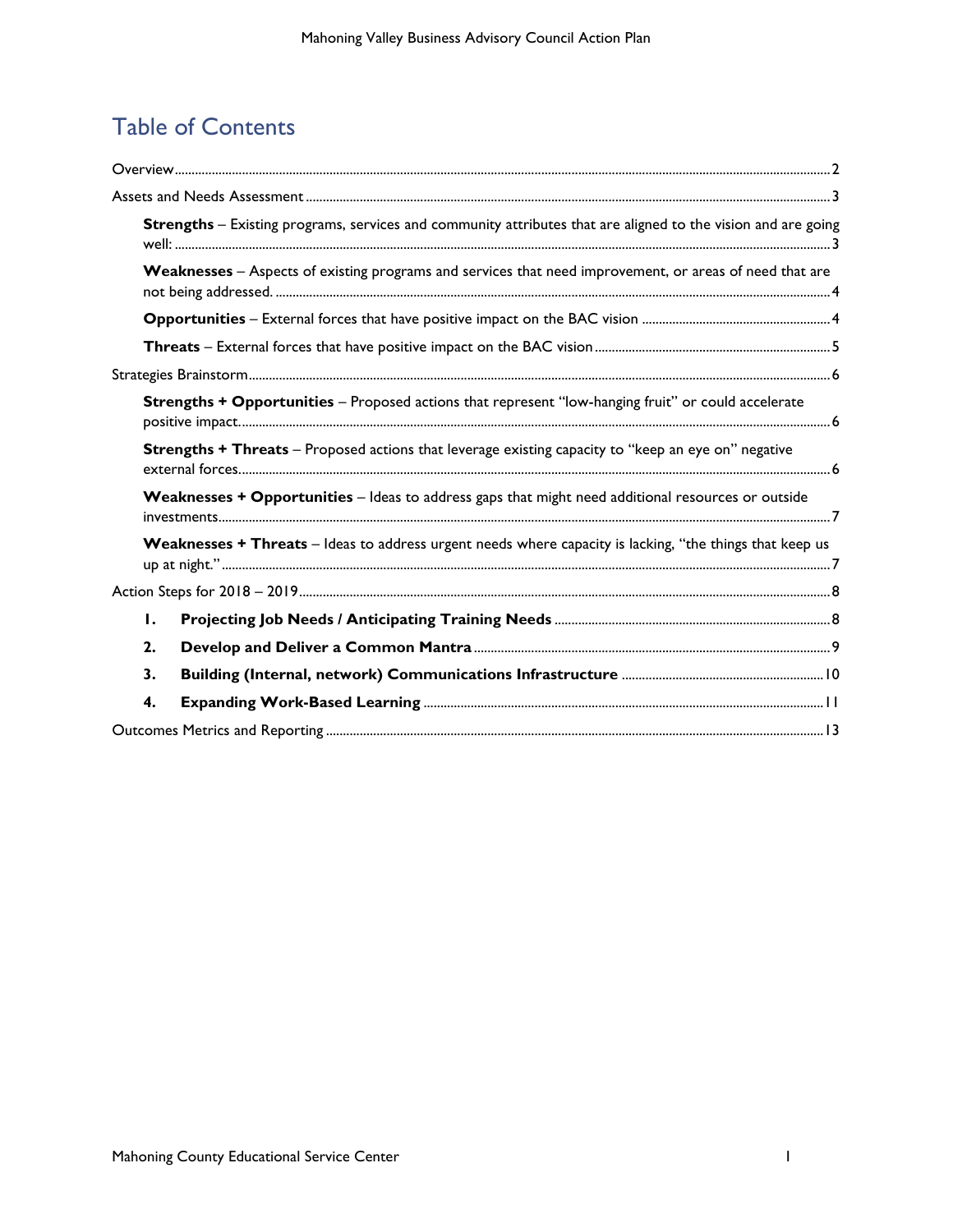## <span id="page-2-0"></span>**Overview**

The Mahoning Valley Business Advisory Council (BAC) represents schools and districts throughout a three-county region. The council is convened and supported by the Mahoning County Educational Service Center, on behalf of 21 schools and school districts under established service agreements. These school districts and schools include: Austintown Local Schools, Boardman Local School District, Brookfield Local School District, Campbell City School District, Canfield Local School District, East Palestine City School District, Lowellville Local School District, Mahoning County Career and Technical Center, Mahoning Unlimited Classroom, Poland Local School District, Rootstown Local School District, Sebring Local School District, South Range Local School District, Southeast Local School District, Springfield Local School District, STEM+ME<sup>2</sup> Academy, Struthers City School District, Warren City School District, West Branch Local School District, Western Reserve Local Schools, and Windham Exempted Village School District.

Members of the BAC were nominated by officials from represented schools and school districts and appointed by the Mahoning County Educational Service Center Board of Education in January 2018. The membership represents key industry sectors in northeast Ohio, as well as economic development agencies and trades associations.

The BAC met five times in the Spring 2018 to establish its bylaws, mission and vision; conduct regional assets and needs assessments; and identify high priority action steps for the 2018-19 school year. This action plan is the product of those meetings and will serve as the basis for upcoming endeavors of the BAC and required reporting to the Ohio Department of Education. It was adopted by the BAC on August 22, 2018.

# VISION

*A well-prepared workforce that contributes to the economic development and improved quality of life throughout the Mahoning Valley region.*

# MISSION

*To advise, support and empower Mahoning Valley educators in delivering the instruction and experiences students need to develop relevant, in-demand employment skills as part of their academic and technical preparation for college, careers and/or military service.*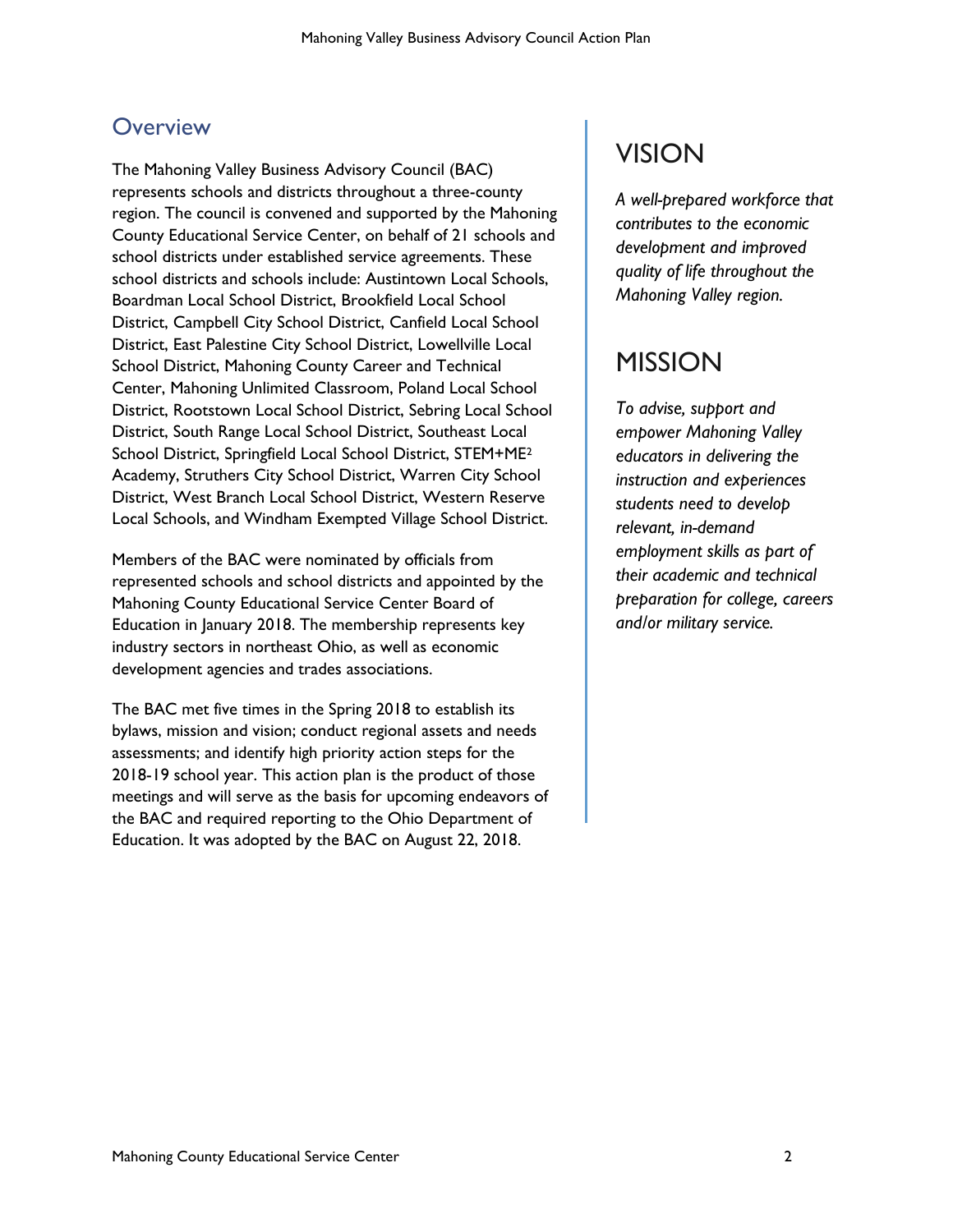# <span id="page-3-0"></span>Assets and Needs Assessment

In January through March of 2018, members of the BAC participated in school tours and heard presentations from educators about current efforts to align educational programming to industry needs. Members also presented information formally and informally about business and industry efforts to recruit and train a qualified workforce for available, well-paying careers in key industries, including trades, advanced manufacturing and health care. It has been agreed that such learning opportunities must continue in 2018-19 and future years to enhance the collective understanding of both workforce gaps and education opportunities. In May 2018, the members conducted a needs analysis and began to prioritize action steps to advance the BAC mission.

Members participated in a facilitated protocol to identify the region's strengths, weaknesses, opportunities and threats in relation to its established vision. The protocol, known as a SWOT analysis, was conducted in small groups. The results described below have been prioritized by the group and consolidated.

<span id="page-3-1"></span>**Strengths** – Existing programs, services and community attributes that are aligned to the vision and are going well:

The members identified a robust network and collaboration, emphasizing but not exclusive to the manufacturing industry, as a key strength of the Mahoning Valley. Examples of key network nodes included:

- The [Mahoning Valley Manufacturing Coalition:](http://www.industryneedsyou.com/about-us/mvmc/)
	- o Has established comprehensive plan and existing services to support recruitment and training for careers in advanced manufacturing;
	- o Coordinates apprenticeships; and
	- $\circ$  Is part of the Oh-Penn Manufacturing Collaborative, which has a mission to stimulate interest in manufacturing careers among young people of eastern Ohio and western Pennsylvania across multiple disciplines and connect them with the opportunities available to them.
- The [Ohio Means Jobs Center of Columbiana, Mahoning and Trumbull Counties:](https://www.onestopohio.org/oneflow/home.aspx)
	- o Participates in a strong network that includes public libraries, educational service centers, career technical centers and higher education;
	- o Provides linkages between employers and job seekers; and
	- o Manages federal workforce dollars in the region.
- The [Youngstown-Warren Regional Chamber of Commerce:](http://www.regionalchamber.com/)
	- o Is the leading provider of regional economic development services;
	- o Employs an education director whose job duties include outreach and service to area schools; and
	- $\circ$  With Ohio Community Connectors grant funding, has initiated mentoring and job placement services for students in Austintown, Warren and Youngstown schools.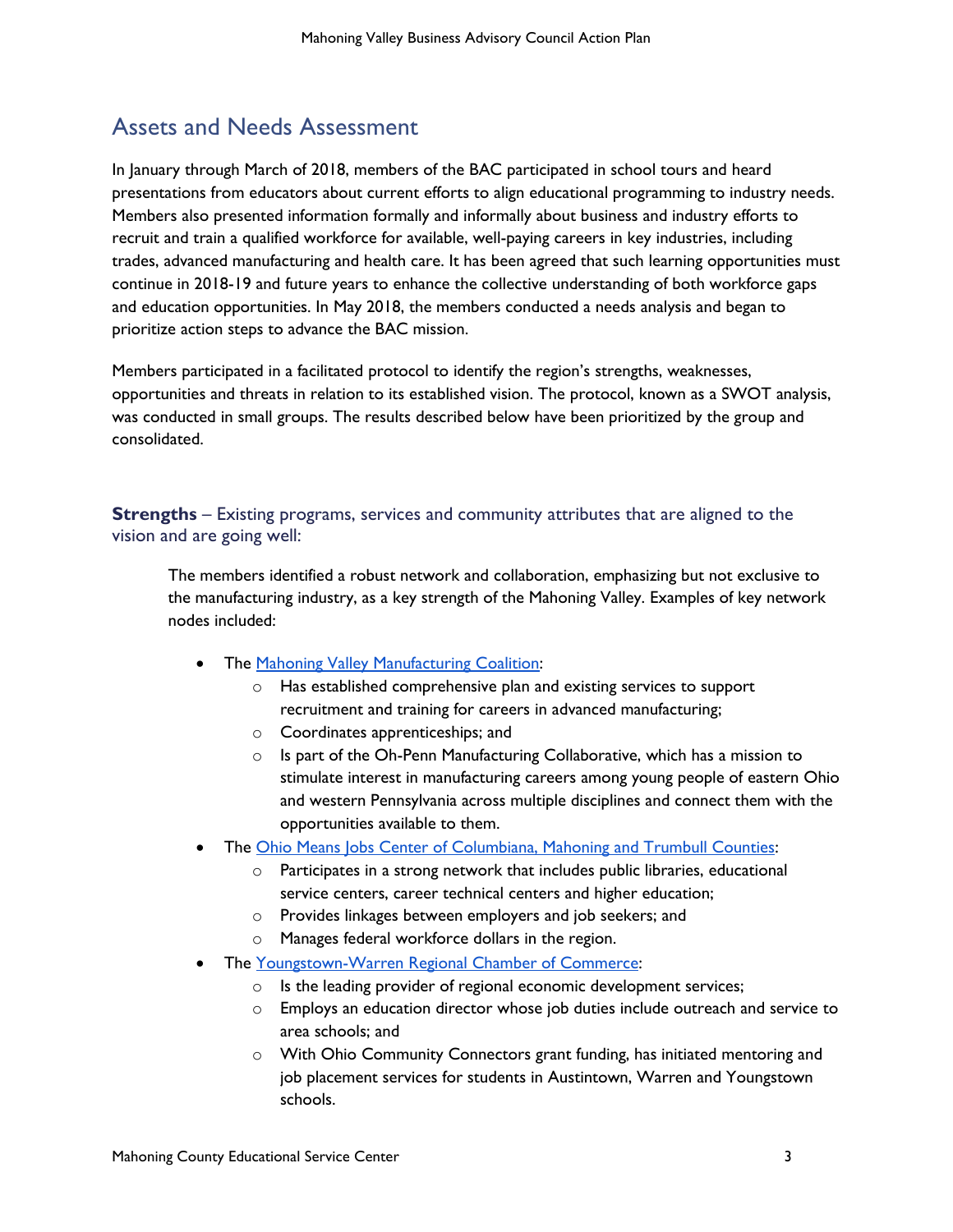- The [Mahoning County Career and Technical Center:](https://mahoningctc.com/)
	- o Provides diverse and relevant career pathways within the evidence-based career academy model;
	- o Provides comprehensive adult training and re-training programs; and
	- o Has business advisory boards for each of its programs, with a combined membership of more than 300 industry and employer representatives.
	- o Engaged institutions of higher education including Eastern Gateway Community College, Kent State University Trumbull, and Youngstown State University.

<span id="page-4-0"></span>**Weaknesses** – Aspects of existing programs and services that need improvement, or areas of need that are not being addressed.

The BAC members identified two critical areas of weakness. The first is related to communications, messaging and understanding among educators, parents and students. Specifically, members named persistent silos (K-12 education, higher education and workforce development programs); lack of knowledge/accurate information about the trades; poor messaging that leads to misperceptions among educators, parents and students; and poor image of career and technical programs. Generally, the BAC found fault with the "college for all" culture and advocated for individualized pathways consistent with *[Each Child, Our Future: Ohio's](http://education.ohio.gov/getattachment/About/Ohios-Strategic-Plan-for-Education/Final-Strategic-Plan-Board-Approved.pdf.aspx?lang=en-US)  [Strategic Plan for 2019-2024](http://education.ohio.gov/getattachment/About/Ohios-Strategic-Plan-for-Education/Final-Strategic-Plan-Board-Approved.pdf.aspx?lang=en-US)*. The second, also in sync with the state strategic plan, has to do with inequity of opportunities from one community to the next. Small and rural communities often have less proximity to large employers and workforce training opportunities, or lack capacity to plan strategically to leverage opportunities that do exist.

## <span id="page-4-1"></span>**Opportunities** – External forces that have positive impact on the BAC vision

Existing demand was the most commonly identified opportunity. BAC members identified demand among employers for qualified recruits for the trades, health care and manufacturing as an opportunity that could lead to employer leadership and investment. They also named demand by schools and families for youth development programming and youth employment opportunities as opportunities to leverage.

Other unique opportunities included:

- The Ohio Manufacturers Association has recognized local efforts as a statewide model, which might influence state efforts;
- Growth and change in the oil and gas industry;
- The Mahoning Valley's geographical location makes it important in the logistics industry;
- Emerging technologies in manufacturing and health care are enticing to young people; and
- Mahoning Valley Innovation and Communication Center (MVICC) is under development.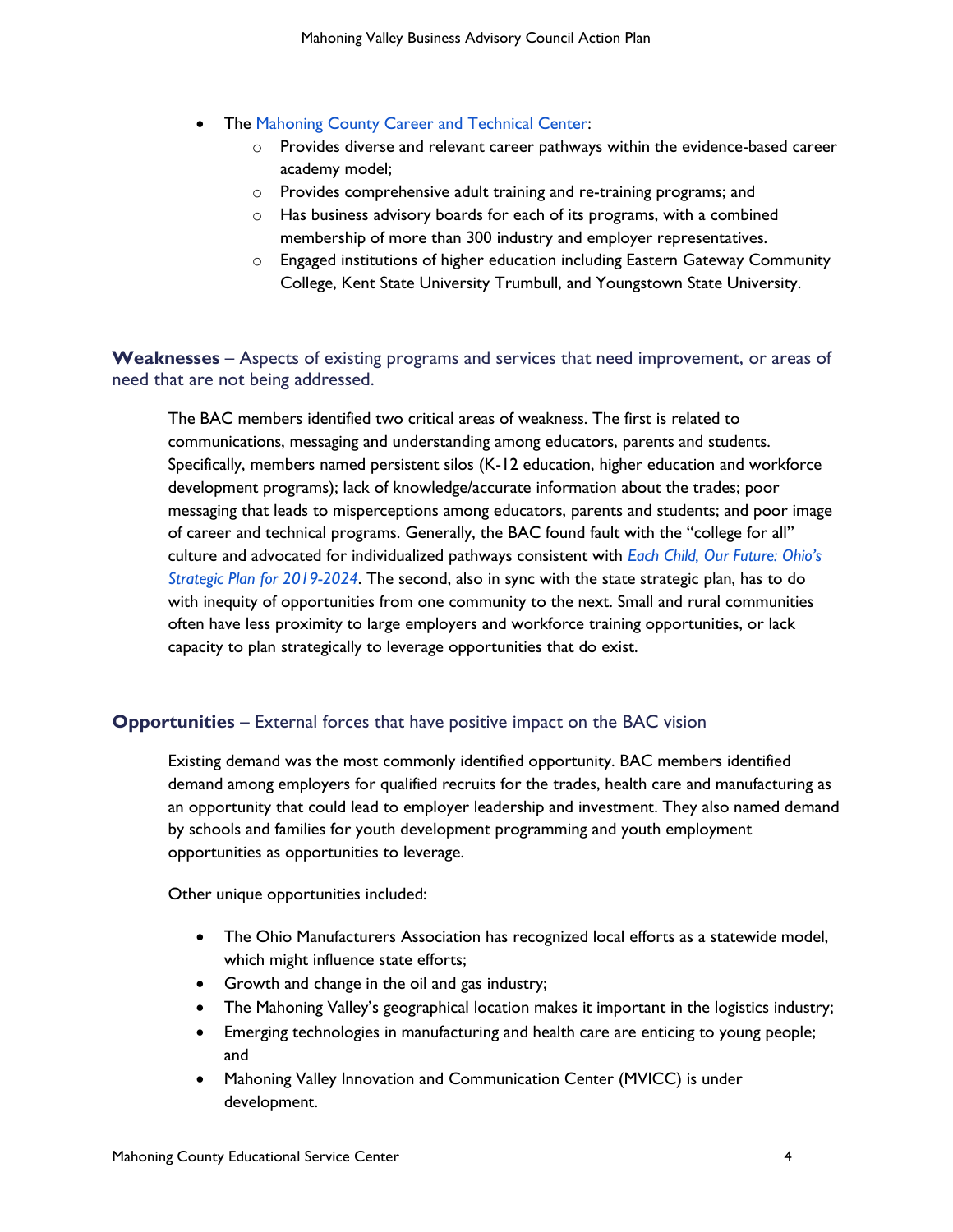### <span id="page-5-0"></span>**Threats** – External forces that have positive impact on the BAC vision

Population loss and business relocations/closings were cited as dual, related threats. These threats have been exacerbated by problems of mindset, according to BAC members. Employers, frustrated when young people are not attracted to open jobs, may choose to leave the area, while young people's misperceptions about the nature of manufacturing and related careers (that they are dirty, unsafe) causes them to overlook opportunities for well-paying careers. The perceptions that there are limited, if any, job opportunities in the region leads to young people relocating to larger urban areas such as Pittsburgh, Columbus and Cleveland. Again, the collegefor-all mindset was cited as problematic, and issues of inequity were blamed for smaller, rural communities being left behind.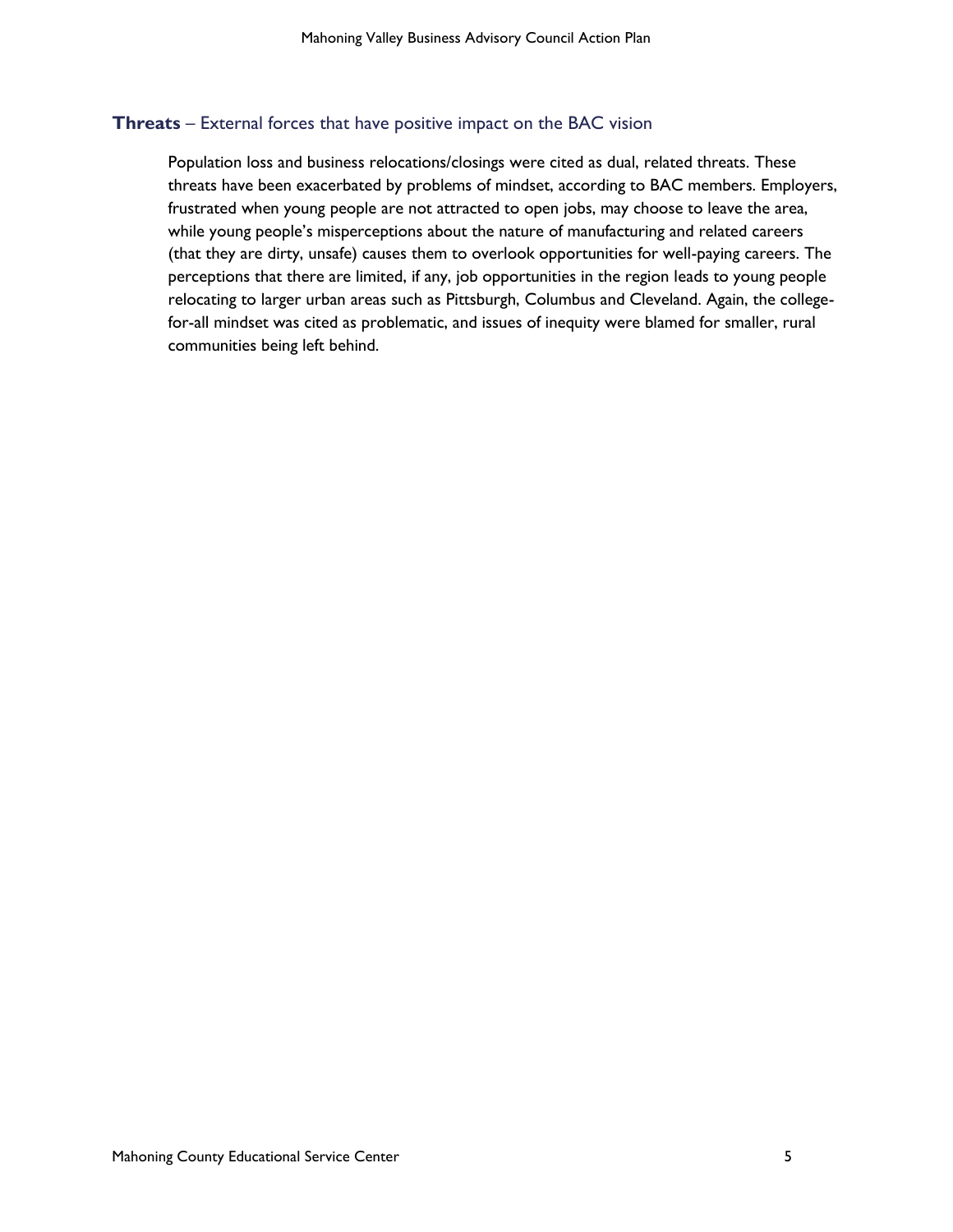# <span id="page-6-0"></span>Strategies Brainstorm

By evaluating the strengths, weaknesses, opportunities and threats, the BAC generated lists of potential action steps that would build on assets and address areas of need. Members considered combinations of strengths, weaknesses, opportunities and threats for create four distinct lists of potential action steps. These ideas are captured here, without prioritization, so that they may be revisited by the BAC members as the action plan evolves over time.

<span id="page-6-1"></span>**Strengths + Opportunities** – Proposed actions that represent "low-hanging fruit" or could accelerate positive impact.

- Focus on improving and scaling existing programs, including sharing information and removing barriers;
- Ohio Means Jobs' marketing plan utilize MCESC career counselors for dissemination;
- Create new marketing plans for jobs/careers/workforce (including information about salaries, backgrounds needed);
- Improve cycle of education, chamber, apprenticeship programs;
- Be intentional about work-based learning with tours, job-shadowing and internships
- Create ways for all partners to "row together" how do we balance cooperation with competition?
- Bring partnerships under an umbrella;
- Find ways to expose kids to new jobs  $\Rightarrow$  hands-on shadowing, boot camps, talk with employers;
- Short-term internships (minimum wage);
- Scaffold experiences (shadow  $\Rightarrow$  intern  $\Rightarrow$  apprenticeship);
- Business adopt a school or district (ongoing);
- Figure out what is the best time to show kids the right jobs for their interests; and
- Create communications plan.

<span id="page-6-2"></span>**Strengths + Threats** – Proposed actions that leverage existing capacity to "keep an eye on" negative external forces.

- Develop intentional plan to plug gaps in networking;
- Consistent messaging and structure to marketing and outreach;
- Institutionalize best practices;
- Use career counselors to help deliver message;
- Early messaging targeting K-5;
- Brand local companies; and
- Social media use.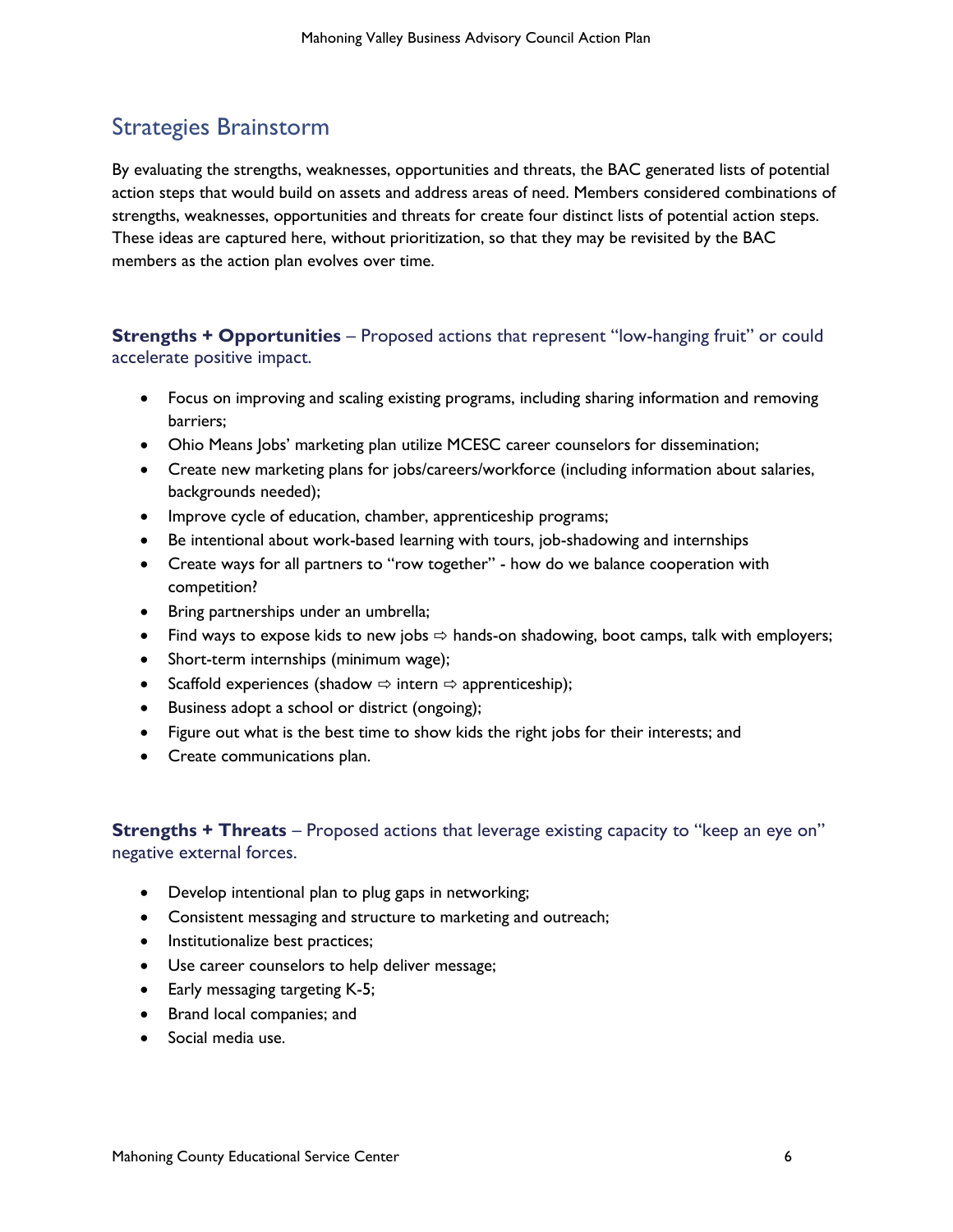<span id="page-7-0"></span>**Weaknesses + Opportunities** – Ideas to address gaps that might need additional resources or outside investments

- Leverage Ohio Manufacturing Association opportunity for demonstration and evaluation pool local and state funds to support;
- Policy advocacy through OMA, inform their agenda;
- Intentionally visit smaller communities with apprenticeship outreach;
- Connect marking to student demand;
- Strengthen ESCs as hubs for messaging to schools;
- Need to get information to give kids in poverty opportunities for learning about careers;
- Establish interest in workforce, mindset shift;
- Provide related field trips for kids during school and in after-school and summer programs, including food and transportation;
- Career Days ask kids about their interests, lunches with business people; and
- **Job-shadow days.**

<span id="page-7-1"></span>**Weaknesses + Threats** – Ideas to address urgent needs where capacity is lacking, "the things that keep us up at night."

- Build connections/infrastructure among smaller communities;
- Identify businesses where the most opportunity lies;
- Expansion of businesses that offer apprenticeships/internships/job shadowing;
- Projecting job needs/ anticipating training needs;
- Transfer skills/ interests with new job opportunities;
- Leverage the opportunities that are coming;
- Not all kids are "book kids," so create ways to help them learn hands on careers;
- Create ways to make students engaged in learning by linking K-12 and postsecondary education to interests;
- How can we show kids the return on their investment? (ie. social-emotional rewards, salary ranges, fringe benefits)
- Message: articulate pathways using stackable credentials;
- Connect kids with apprenticeships and with recent grads to share stories and responsibilities; and
- Advocacy to regional and state leaders.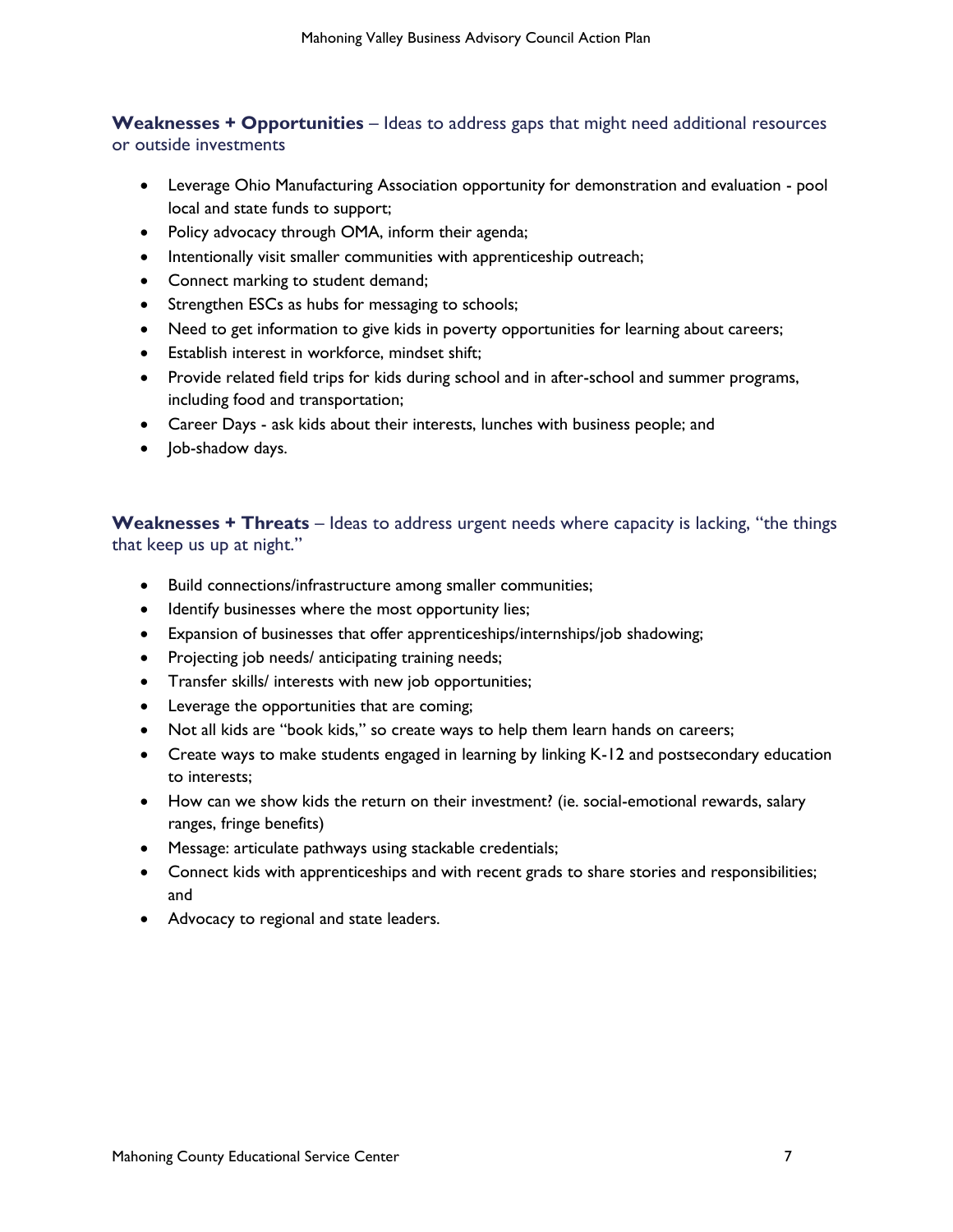# <span id="page-8-0"></span>Action Steps for 2018 – 2019

The BAC selected four high priority strategies and developed preliminary action plans for each. The BAC, MCESC and represented schools/districts have secured funding for many of these steps through Ohio's Expanding Opportunities for Each Child grant. The Warren City School District is the lead applicant and fiscal agent for the award, which totals \$450,000 through September 30, 2020.

## <span id="page-8-1"></span>**1. Projecting Job Needs / Anticipating Training Needs**

MVBAC members emphasized the need to access and understand current employment data, trends, and projections so that emerging talent pipelines could be adjusted as needed. The first step is establishing agreement on a tool for understanding current job demand and understanding of what validates that tool's accuracy and reliability. The MVBAC wishes to use such a tool to develop talent pipeline guidance over time to influence the creation/ expansion/ replication of career pathways, as well as to inform direct instruction to students through career exploration and planning programming. MVBAC members also discussed "applying common sense" and acknowledging changes in workforce demand as they happen.

Preliminary priorities established by the MVBAC include:

- Guide training interest in math and technology, which are likely to transition into future workforce needs;
- Help students and young adults identify transitional skills, and determine the shortest paths to careers; and
- Commit personally to staying informed on what is happening in the economy and the world to help guide job-seekers.

**Timeline:** Implementation by 10/30/18

**Lead Individuals:** MCESC Career Counselors / BAC Nick Santucci

**Collaborating Organizations/Roles:** The MCESC career counselors will work with a subcommittee made up of a representative from the trades, MVMC, and Workforce Development Board. The Youngstown/ Warren Regional Chamber will provide technical assistance.

#### **Action Steps:**

- 1. Career counselors and OhioMeansJobs Center staff publicize what is currently available through OhioMeansJobs.com and the state's in-demand jobs list
- 2. Determine as a committee what additional labor market data would be beneficial
- 3. Develop a mechanism to collect information on local need regarding current and emerging careers
- 4. Deliver message to employers and trades organizations that want to be included in local composite data
- 5. Establish a process for reviewing current employment data, trends, and projections
- 6. Identify transitional skills that will help them adapt, and determine the shortest paths to transition to new jobs
- 7. Work with the MCESC marketing team to establish a process for branding and informing district personnel, students, and parents about the employment data.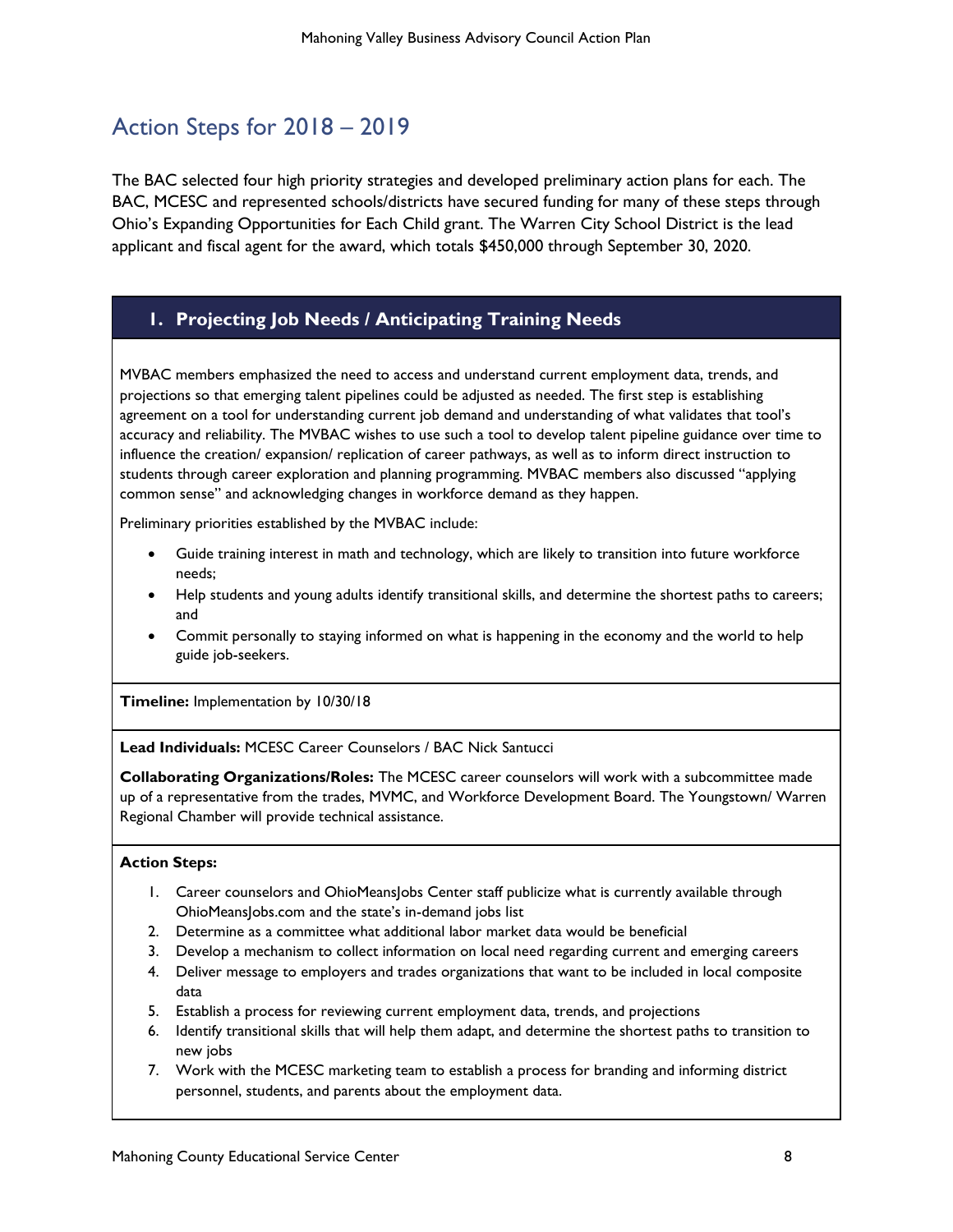### <span id="page-9-0"></span>**2. Develop and Deliver a Common Mantra**

Consistently since its first meeting, the BAC has emphasized the importance of a common, unified message to engage schools and businesses in partnership toward their shared goals. This strategy is meant to shift away from the "college for all" mantra and to a mantra that supports varied pathways to success for all students, in close alignment with the strategies outlined in the state's draft strategic plan.

#### **Timeline:**

Support tool development, recruitment, and activity schedule / completed by 11/1/2018

Pilot implementation completed by 6/1/2019

Full implementation 8/1/2019 - 6/30/2020

Lead Individuals: MCESC Julie Bercik / BAC

**Collaborating Organizations/Roles:** The MCESC marketing team and career counselors will support a BAC subcommittee (Missy Smith, Tim Callion, Art Daly, Bert Cene, John Wilson), employers, trades in developing and delivering a common, unified message to employers, educators, students and families.

#### **Action Steps:**

- 1. Brand the BAC message and establish buy-in from all stakeholder groups, so that all members are using the same playbook.
	- a. Branding Message: "**Journey to Earning"**
- 2. Develop communication methods that are consistent, repeated and constant. Create a formal marketing plan to reach students and families, including strategies for penetrating smaller, rural communities with information about regional opportunities.
	- a. **All Choices Matter (ACM)** electronic platform provider: Parents, Students and educators will have account access to: (Grant funded for two years)
		- i. Professionally produced workplace and trade videos.
		- ii. Employer, trades and marketing input
		- iii. Student internships during production
	- b. Website module to digitally connect mentors and students (Grant funded for two years)
		- i. Increase interaction between mentors (employer/trades) to students/parents
			- ii. Increase volume of available mentors
			- iii. Employer / Trades posting list of future jobs, the training and education required, starting salary for the job, trades/manufacturers who will have vacancies, opportunities for employee career advancement, etc.
	- c. Provide "Industry Credential Information"
		- i. Promotional information: workforce development curriculum, internships, apprenticeships, available openings, future jobs, the training and education requirements, income information, trades etc.
- 3. Implement and deliver the message to the right people (target audience), including parents, teachers, students and employers.
	- a. Explore social media and other marketing strategies promoting awareness and interaction with the communication tools. This will include in participating districts, an awareness campaign to parents, educators and applications.
- 4. Measure the effectiveness of the message (Is it increasing knowledge about career opportunities and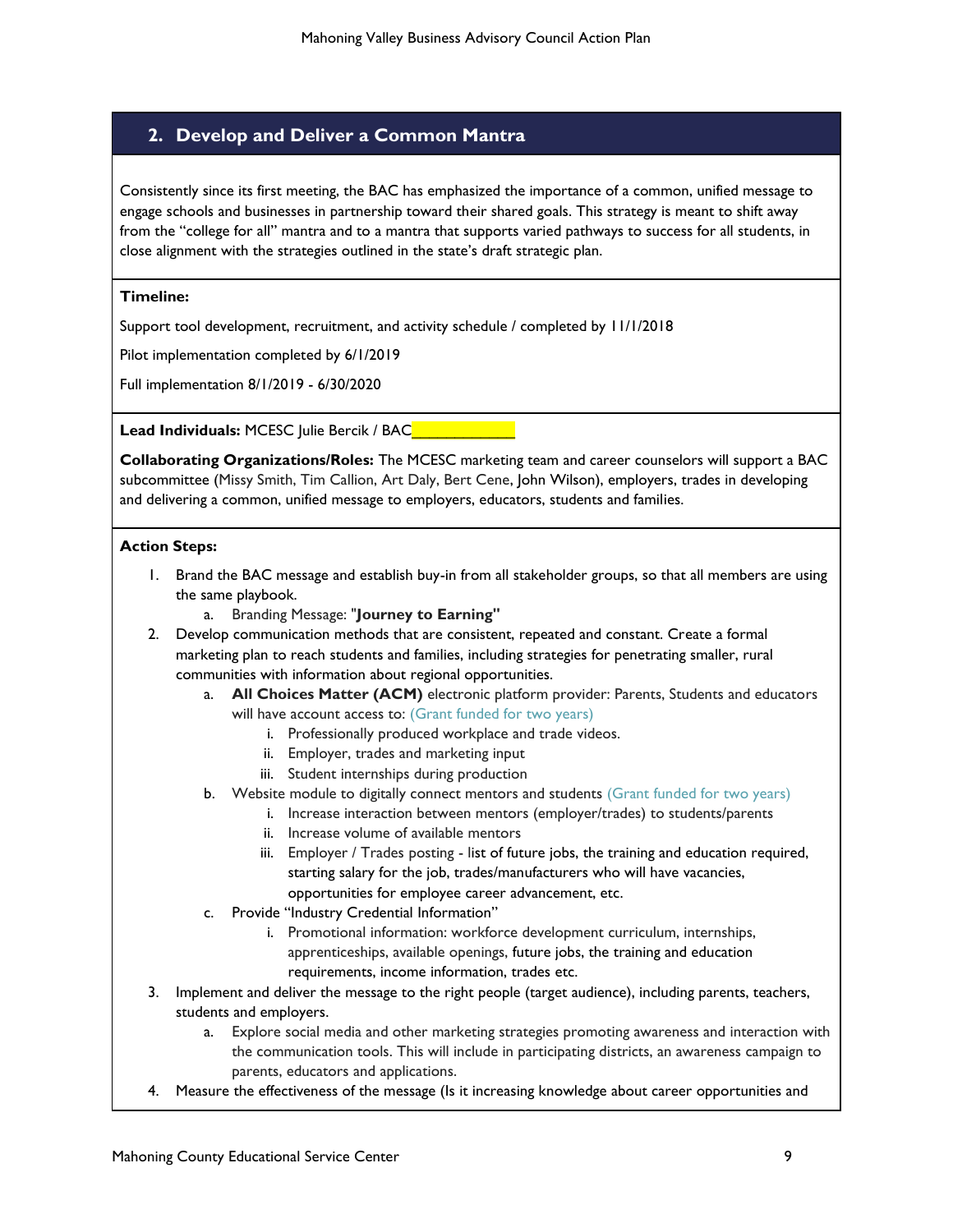pathways at the district, parent, student, and employer levels).

- a. Collect student, parent, educator, employer, trades usage data.
- b. **My Advancement Path** app (Grant funded for two years)
	- i. Collects students' progress data for three years.
- 5. Revise/Review quarterly, monitoring that there is a constant drumbeat.

## <span id="page-10-0"></span>**3. Building (Internal, network) Communications Infrastructure**

The BAC identified the need to improve communications among organizations and existing formal and informal networks that are engaged in workforce development, training and education. Members identified the Regional Chamber's education and workforce infrastructure, as well as the MCESC's deployment of career counselors, as strengths to be leveraged.

**Timeline:** Implementation by 5/1/19

Lead Individuals: MCESC Julie Bercik / **BAC** \_\_\_\_

**Collaborating Organizations/Roles:** The MCESC and Youngstown/Warren Regional Chamber will support a sub-committee of the BAC in purposeful communications strategies among formal and informal network workforce development networks.

#### **Action Steps:**

- 1. Expand the reach of the Regional Chamber's Community Connector Program by integrating the program with the work of the MCESC's career counselors **(contingent upon funding).**
	- a. Funding for additional personnel (part-time mentorship and jobs placement coordinators) has been requested from a foundation.
- 2. Increase knowledge among students, parents and educators of both career pathways opportunities and workforce preparation programs by:
	- a. Having the Regional Chamber work with career counselors to disseminate information in schools;
	- b. Leveraging school activities, such as parent-teacher conference nights and student assemblies to market programs and careers; and
	- c. Build connections among individual schools and businesses.
- 3. Increase capacity of career counselors and educators to support parents, students and community knowledge of career pathways opportunities and workforce preparation programs by:
	- **a.** Career Counselor Professional development for **career counselors** that incorporate findings of the MVBAC in regard to workforce trends and predictions. This will be a train-thetrainer model, so that career counselors are prepared to support the teachers and counselors; and **(Grant funded)**
	- b. Career Counselors provide professional development for **educators** to improve understanding of regional workforce trends and existing career pathways. **(Grant funded)**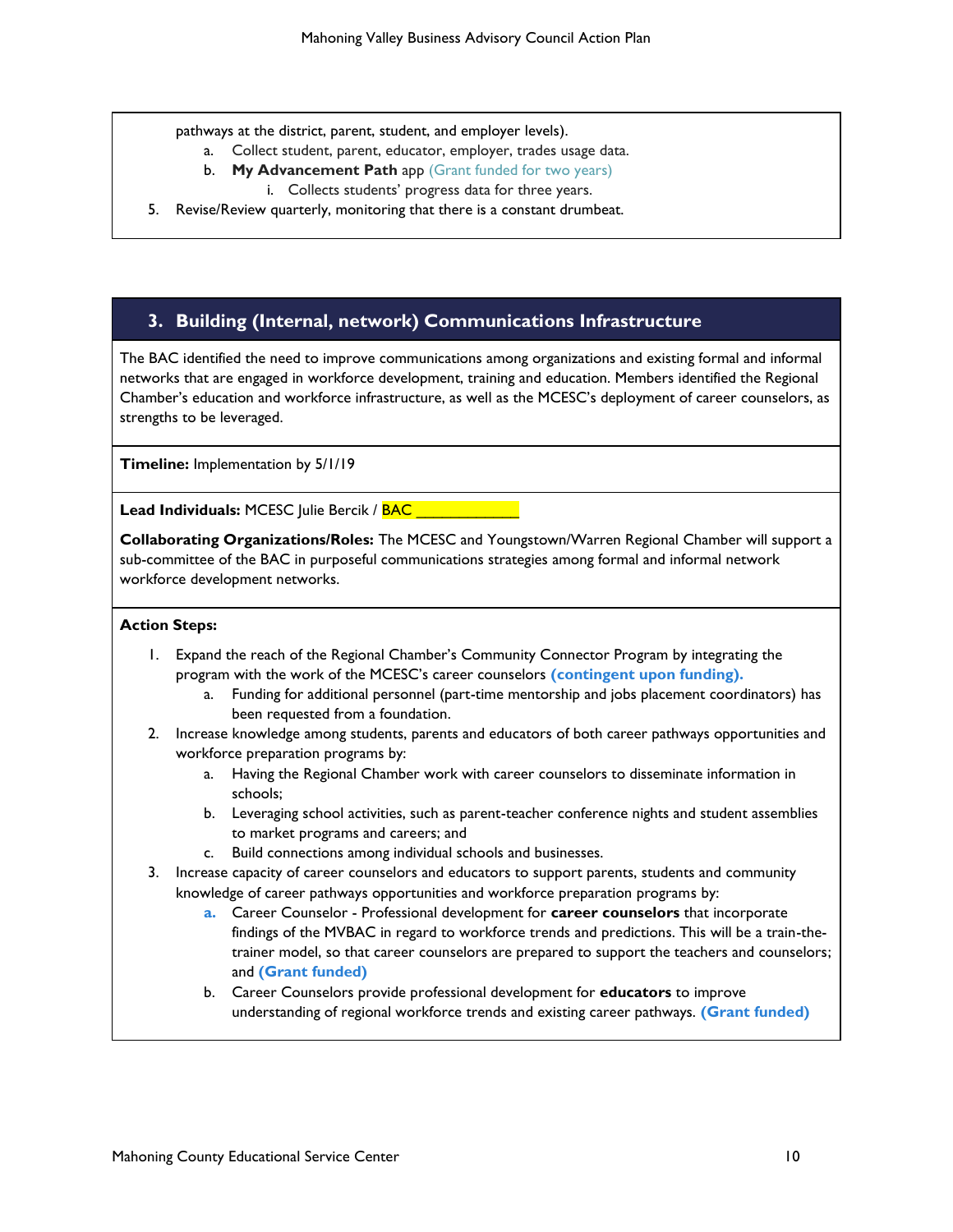### <span id="page-11-0"></span>**4. Expanding Work-Based Learning**

The BAC recognizes that, in addition to increasing students' knowledge of, interest in and access to existing programming, more opportunities must be created. The Mahoning Valley has many strong examples of highquality career exposure and preparation programs inside and outside of schools, however the percentage of overall students benefiting from these programs is far too small. Hands-on career exposure must begin early, at least by middle school, and must be presented with frequency and consistency across schools.

Implementation between 9/1/18 - 5/1/19

**Lead Individuals:** Jessica Borza, Tammy Tansey, Tom Baringer

**Collaborating Organizations/Roles:** MCESC and employers, as subject-matter experts, will support a BAC subcommittee in developing and delivering work-based learning opportunities, as well as expanding and linking students to workforce development opportunities such as apprenticeships.

#### **Action Steps:**

- 1. Identify work-based learning opportunities and developmentally appropriate activities by industry sector within a continuum, aligned to the Ohio Career Connections framework;
	- **a. Career Exploration:**
		- **i.** Week long **boot camps** that include direct instruction in career opportunities and soft skills, workplace visits and recruitment for existing pathway programs. Four locations - Warren, Youngstown, Portage County and Columbiana County **(Grant funded)**
		- **ii.** Field trips/event at workplaces over the next two school years **(Grant funded)**
		- **iii.** A professionally created cache of employer and trade videos that parents, students, and educators can access in real time **(Grant funded)**

#### **iv.**

#### **b. Career Planning**

- **i.** Employer and trade team mentoring **electronic network** for parents, students and educators **(Grant funded)**
- **ii.** Students select **twice** a year / each year, a particular earning pathway; The selected pathways will be matched with the **(employer / trades / service branch)** for a variety of activities created by identified pathway mentors **(employers / trades / service branch)**
- **iii.** Senior registration for **"My Advancement Path"** app This will track the pathway progress for 3 years, providing valuable data beyond graduation
- **iv.** Fall **"Signing Day"** celebration event held in each participating district The signing matches them up with the necessary **mentor and resources** to reach the finish line of their K-12 "Journey to Earning" **(Grant funded)**

#### **c. Career Experience**

- **i.** Ongoing Subcommittee work to establish new Work-Based Learning experiences by **1/1/2019**
- **ii.** Explore **Work-Based Learning** opportunities that might be held at Mahoning Valley Innovation and Communication Center (MVICC), Eastern Gateway Community College, Trade Union Apprenticeship sites and MCTCC. **(Pilot new program starting 11/1/18)**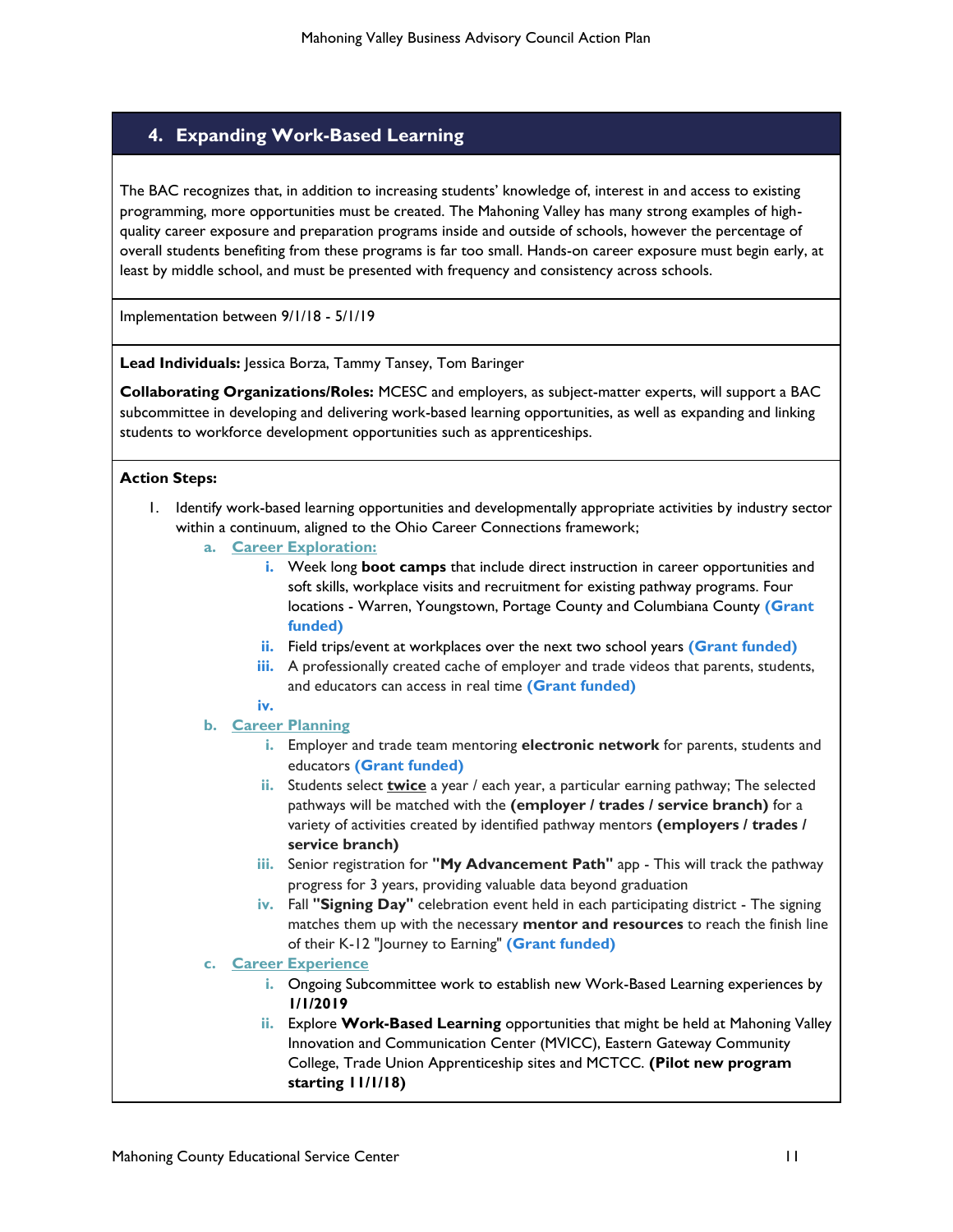- 2. Support dissemination
	- a. Create toolkit with materials and instructions for schools
	- b. Create toolkit with materials and instructions for employers
	- c. Disseminate toolkit while identifying and expanding work-based learning opportunities
	- d. Support career counselors and educators in using the toolkit. (See grant-funded professional development for career counselors and educators in Goal 3, Action Step 3 above.)
- 3. Identify gaps and work with employers to create new opportunities to complete the continuum and meet demand from students.